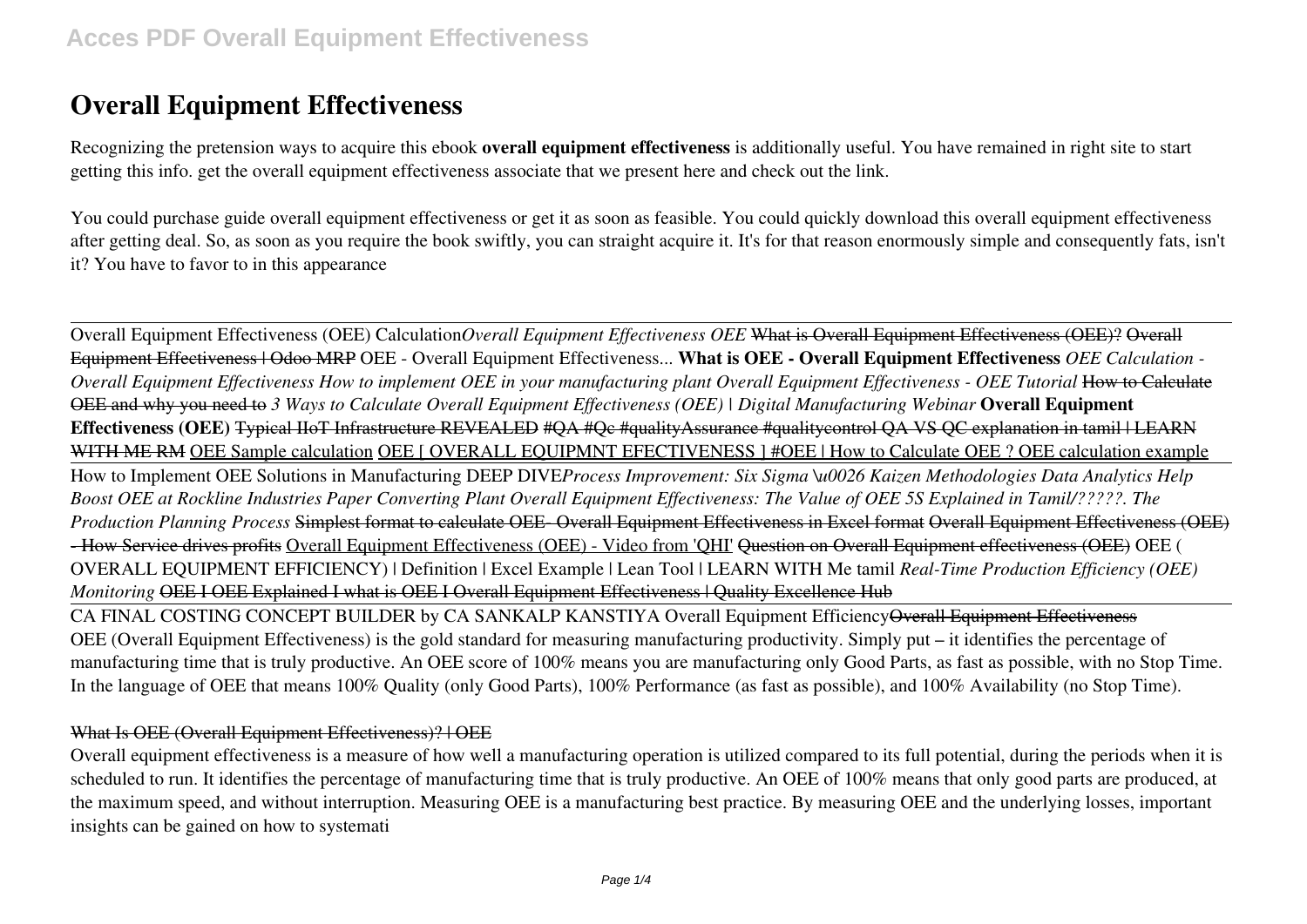# **Acces PDF Overall Equipment Effectiveness**

### Overall equipment effectiveness - Wikipedia

Overall equipment effectiveness is a measure of manufacturing operations performance and productivity, expressed as a percentage. OEE indicates the degree to which a manufacturing process is truly productive and serves as a general and inclusive measurement of how well a company's manufacturing operations are performing.

#### What is overall equipment effectiveness (OEE ...

Overall Equipment Effectiveness (OEE) is a standard used for measuring plant performance. OEE is used as a gauge to assess how well the plant is performing. Calculating a plant's OEE helps identify areas that are holding the plant back from performing at maximum capacity.

### Overall Equipment Effectiveness (OEE): Definition + Formulas

OEE (Overall Equipment Effectiveness) is a "best practices" metric that identifies the percentage of planned production time that is truly productive. An OEE score of 100% represents perfect production: manufacturing only good parts, as fast as possible, with no downtime. OEE is useful as both a benchmark and a baseline:

## OEE (Overall Equipment Effectiveness) - Lean Manufacturing

Overall Equipment Effectiveness (OEE) is simply how much your machine is working effectively within a given time frame. It is a best practice to identify the percentage of planned production time that is productive. There is a lot of confusion out there about the words efficiency and effectiveness. We have to make a clear distinction between these two words to make the picture clear about overall equipment effectiveness.

### How to Calculate Overall Equipment Effectiveness (OEE ...

Overall Equipment Effectiveness. OEE is a very powerful metric. This KPI is calculated from actual equipment availability, performance, and quality losses relative to maximum expected performance — essentially capturing when an asset is available, the speed at which it operates, and the number of products out of quality specification.

### What is OEE Overall Equipment Effectiveness?

Overall equipment effectiveness (OEE) is a term used to evaluate how efficiently a manufacturer's operation is being used. In other words, overall equipment effectiveness helps you notice a problem in your operations, identify which percentage of manufacturing time is actually productive and fix it while giving you a standardized gauge for ...

### Overall Equipment Effectiveness (OEE): An Overview ...

Overall Equipment Effectiveness (OEE) is the measure of an asset's performance compared to its full potential. It quantifies the utilization of manufacturing resources – specifically physical assets, time, and materials – during production to indicate any gaps between actual and ideal performance.

#### OEE (Overall Equipment Effectiveness) - A Practical Guide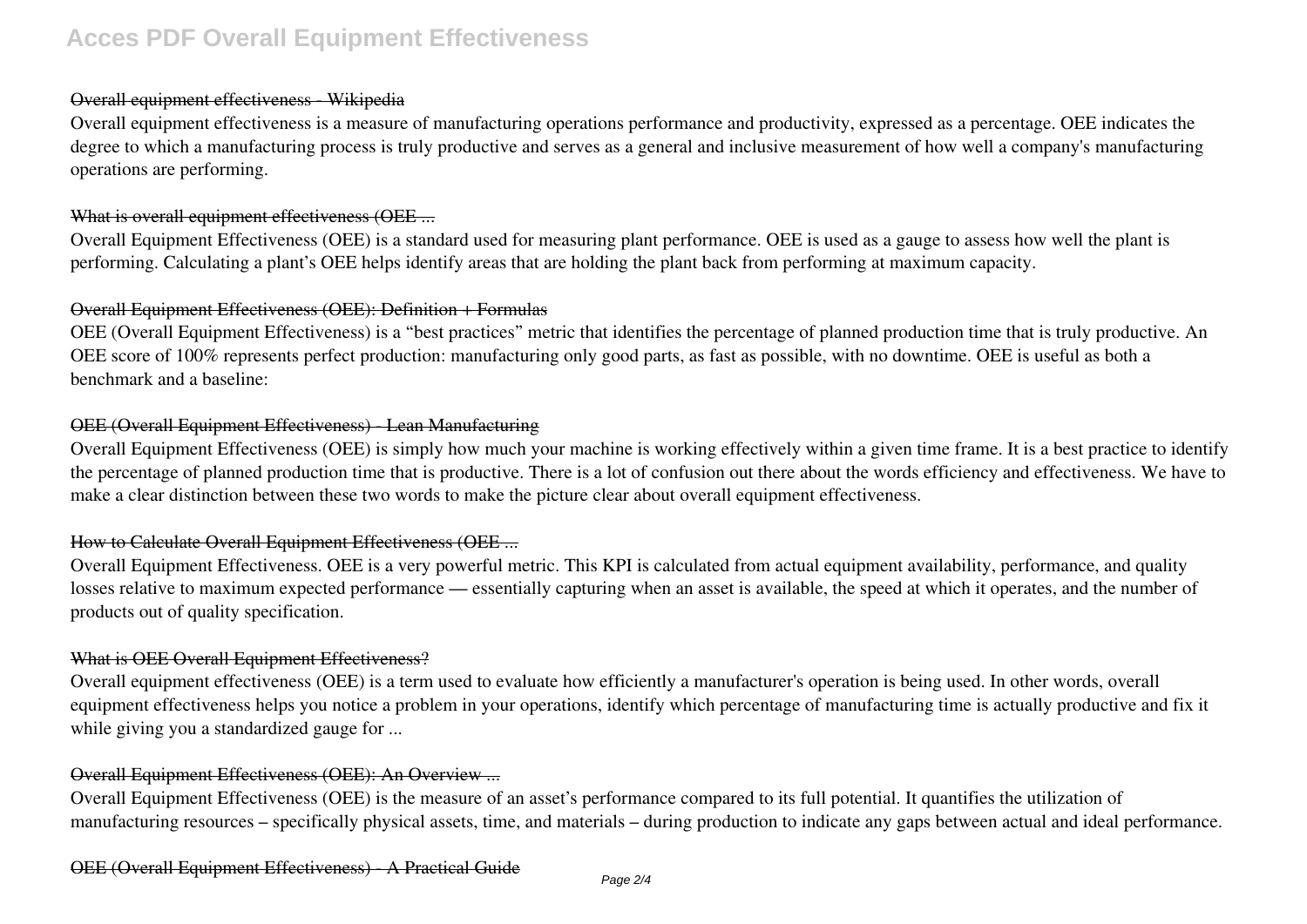# **Acces PDF Overall Equipment Effectiveness**

Planned Production Time. As described in the OEE Factors page, the OEE calculation begins with Planned Production Time.So first, exclude any Shift Time where there is no intention of running production (typically Breaks).. Formula: Shift Length ? Breaks Example: 480 minutes ? 60 minutes = 420 minutes Run Time. The next step is to calculate the amount of time that production was actually ...

### Calculate OEE – Definitions, Formulas, and Examples | OEE

OpEx OEE (Operational Excellence Overall Equipment Effectiveness) is a Business Metric commonly used by the world's leading Manufacturers to increase capacity, reduce costs and drive continuous improvement. OEE is a closed-loop metric measuring the 3 critical manufacturing components of Availability, Performance and Quality. Your OEE score is ...

## OEE Calculation | Overall Equipment Effectiveness Calculation

Overall equipment effectiveness - Designing Buildings Wiki - Share your construction industry knowledge. QCD: measuring manufacturing performance, Published by the Department of Trade and Industry in 2004 suggested that Overall Equipment Effectiveness (OEE) measures: '…the availability, performance and quality of a process.'

## Overall equipment effectiveness - Designing Buildings Wiki

Overall Equipment Effectiveness. The Overall Equipment Effectiveness (OEE) is a proven way to monitor and improve process efficiency; it is considered as a diagnostic tool since it does not provide a solution to a given problem. OEE is a key process indicator that measures effectiveness and deviations from effective machine performance.

# Overall Equipment Effectiveness with Python | by Roberto ...

Overall Equipment Effectiveness (OEE) is the process that quantifies how well a manufacturing unit performs relative to its designed capacity, during the periods when it is scheduled to run. OEE is not however an absolute measure and is best used to identify scope for process performance improvement, and how best to achieve the improvements.

## Overall Equipment Effectiveness | ValueMetrics

Overall Equipment Effectiveness (OEE) is a metric that identifies the percentage of planned production time that is truly productive. An OEE score of 100% represents perfect production: manufacturing only good parts, as fast as possible, with no down time. OEE is calculated from three underlying factors: Availability, Performance, and Quality.

### Overall Equipment Effectiveness | Vorne

Overall Equipment Effectiveness (OEE) Programme provides the skills needed to understand the importance of equipment optimisation and improvement initiatives. Organisations benefit from effective operatives who are skilled in Overall Equipment Effectiveness (OEE) techniques. They are able to deliver real cost savings and production in a ...